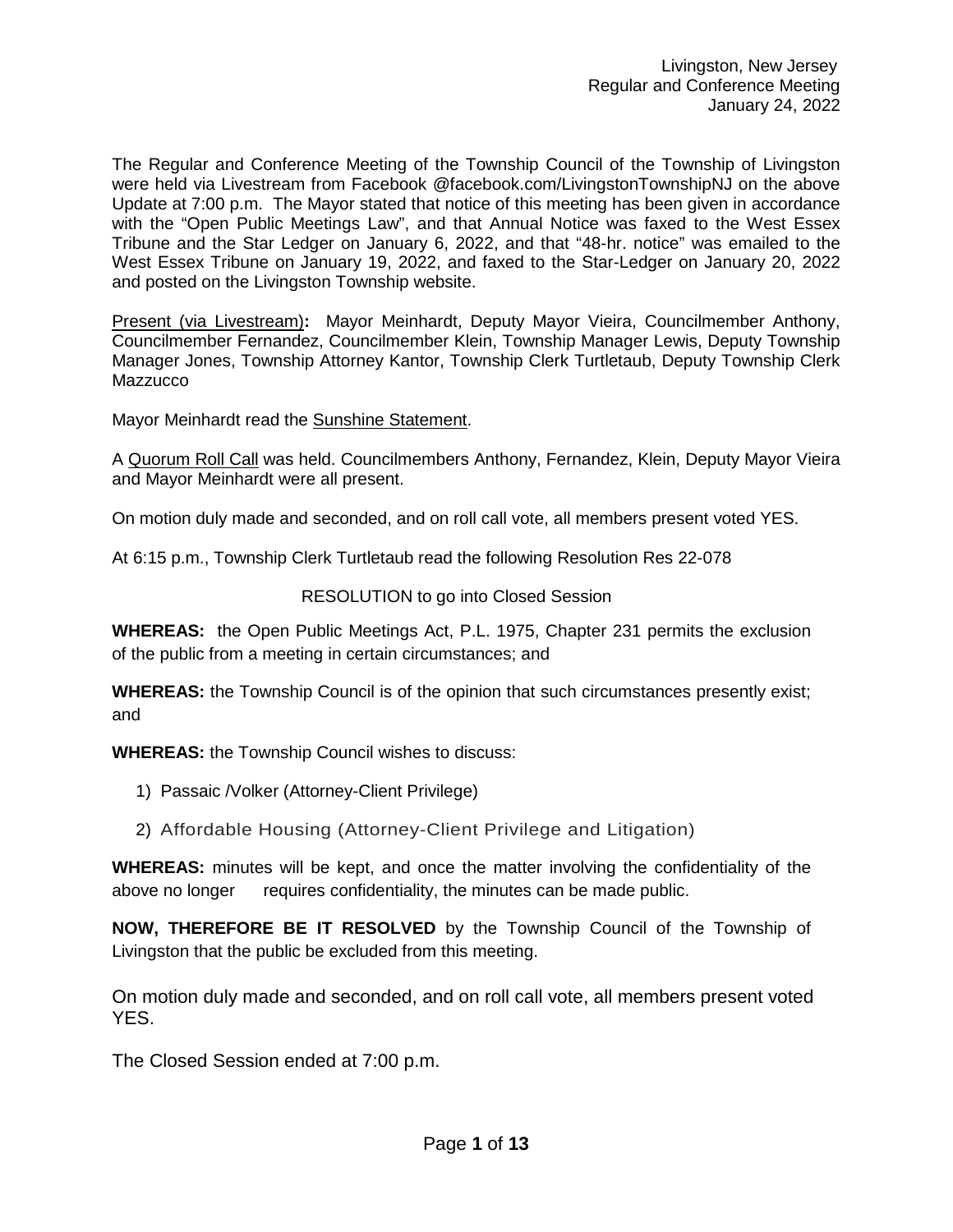A Quorum Roll Call was held. Councilmembers Anthony, Fernandez, Klein, Deputy Mayor Vieira and Mayor Meinhardt were all present.

Mayor Meinhardt asked everyone to stand for a Moment of Silence, followed by the Pledge of Allegiance.

### **Communications**

### Proclamations & Presentations

School Board Recognition Month---Livingston Board of Education President Seth Cohen joined the meeting, Mayor Meinhardt read a plaque presented to Mr. Cohen in recognition of School Board Recognition Month.

### Approval of Minutes, Pending Any Corrections

On motion duly made and seconded, and on voice vote, the Council approved the following, pending any corrections:

1) January 10, 2022 Regular and Conference Minutes

2) January 10, 2022 Closed Session Minutes

### Legal Fees

The Council approved the following Legal Fees:

- 1) Genova Burns (December 2021)
- 2) Antonelli Kantor (December 2021)
- 3) McCarter & English (November 2021)
- 4) Pearlman & Miranda, LLC (10/22/21—1/5/22)
- 5) McCarter & English (December 2021)

### New Business

 1) NORD's Rare Disease Day—Magnolia attended the meeting, and gave a presentation in support of her request to hold an event in recognition of Rare Genetic diseases, including Stac 3 Disorder, and "Rare Disease Day on February 28. She discussed concepts of providing for lighting areas to raise awareness, and the Council and Township Manager Lewis discussed ways to achieve that goal.

 2) Livingston Rotary Summerfest—Sunday June 12, 2022—Monte Ehrenkrantz addressed the Council asking to schedule Livingston Rotary Summerfest for Sunday, June 12, 2022 and detailing the planned events and set-up. The Council agreed to the request.

 3) Republic Day—Ashe Samant addressed the Council, explaining the importance of Republic Day, differentiating it from India Day, and asking the Council's support for an event to be held on January 29.

 4) Discussion of the Electronics Recycling Box Drop-Off will be placed on the February 6, 2022 Agenda.

 5) New Lighting for the Oval--The Council discussed and agreed to the request from PSE&G to replace lampposts surrounding the Oval. The Council agreed to move forward with the project.

 6) Removal and Off-Site Disposal of Liquid Sludge—Township Manager Lewis explained the requested Resolution appearing on tonight's Agenda, and the Council agreed to the request, and the matter will be considered and voted upon later in the evening.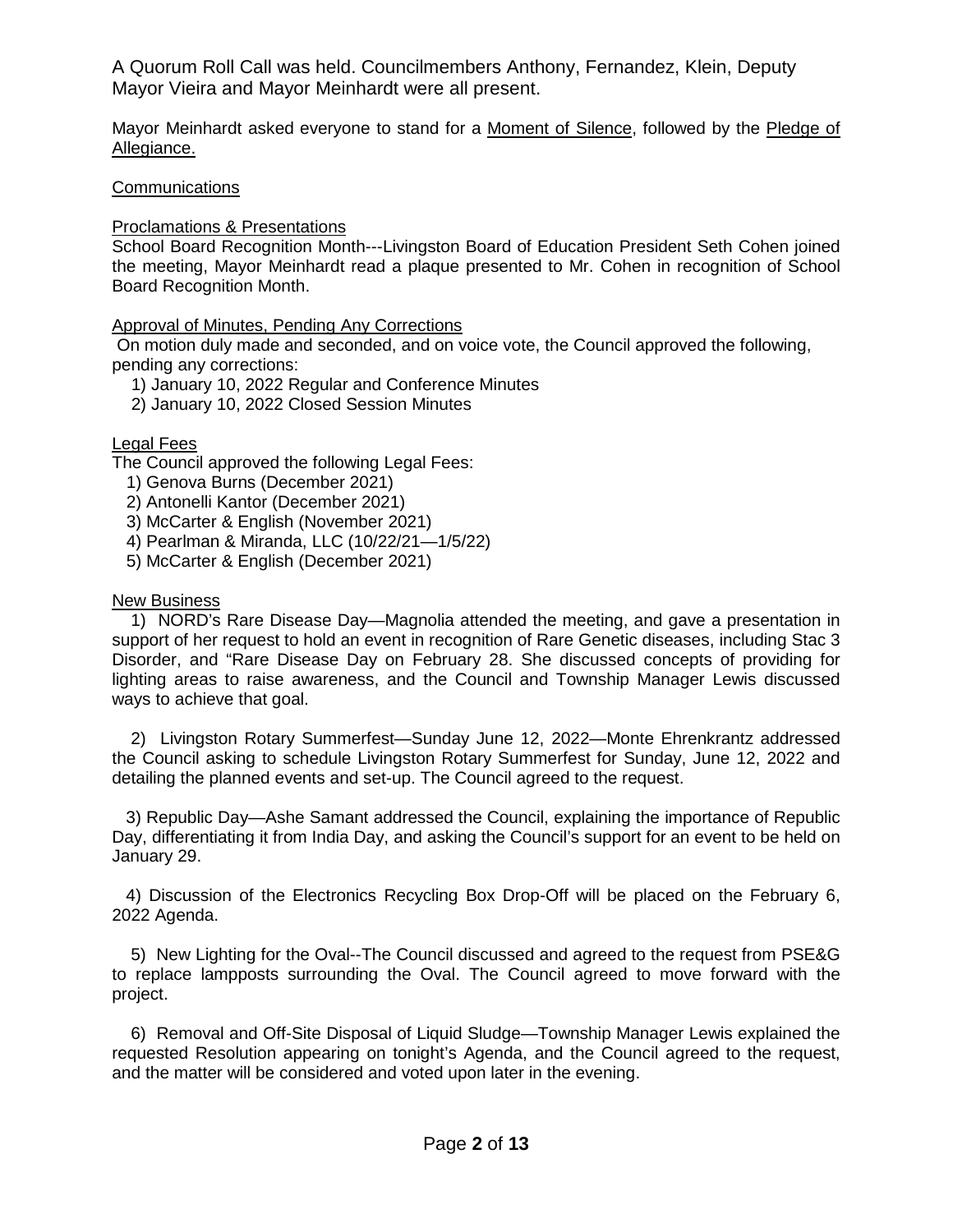7) Tax Appeal Appraiser Services—Manger Lewis explained his request for a Resolution awarding a contract and the Council agreed, and the matter will be considered and voted upon later in the evening.

 8) Upcoming Council Calendar invitations—The Council discussed upcoming events, and included the Republic Day event which it was agreed would be held on Sunday, February 5. Councilmember Vieira will find out the time.

 Ron Barbella (SYLS) informed the Council about Pickleball matters, that the Township was "set to go" with Community Pass and registration, that fees for residents and non-residents, and that one court would be turned into 4 pickleball courts, and that concerns about sound and attendance were being addressed.

### Public Portion (Agenda Items Only—4 Minute Limit)

On motion duly made and seconded, and by voice vote, the hearing on the Public Portion was opened.

Matthew Boxer, 6 Trombley Drive, addressed an email he had sent to the Council regarding legal fees.

There being no other speakers, on motion duly made and seconded and on voice vote, the Public Portion on Agenda items only was closed.

#### Passage of Ordinances

#### Final Hearing/2nd Reading

 1-2022 Amending and Supplementing Ch. 170 of the Code of the Township of Livingston by Establishing a New Inclusionary Development Zone Designated as the R-5L Residence Overlay District (Passaic Ave and Volker La Area) was read by title on Second Reading. On motion duly made and seconded, and on voice vote, the hearing was opened.

Richard Donovan, 180-182 Passaic Avenue, had sent a letter **which was read b**y Deputy Clerk Mazzucco. He was in attendance but preferred she read his letter, urging development of a Housing Authority.

Deputy Clerk Marzocco read a letter from Dolores Traner, 15 Volker Lane requesting postponement of the hearing. Ms. Traner also called in and spoke via telephone, expressing concern over the exit and entrance to the complex.

Joe Paparo, attorney with Porzio Bromberg, spoke on behalf of his client Clifford Schaefer, 128 Passaic Avenue. Mr. Paparo also submitted a letter. He stated his opposition to the Ordinance, claiming it was inconsistent with the Township's Master Plan, and inconsistent with other overlay zones in town. Mr. Paparo stressed that the Township had other options, and can disburse to other locations. He also objected to the setback and building heights.

Tim Boutelliere, 11 Volker Lane, stated he was concerned about traffic, and that his other concerns had been addressed by other speakers. He suggested that those conducting the study needed to speak to residents. He stated that no measurement had been provided (except as to setback) for the height, that it was "a complete injustice" , and that the Township Councilmembers were "not looking out for residents".

John Schaefer, 130 Passaic Ave., stated he was a "fourth generation Livingston resident" and that he was concerned about traffic and setbacks.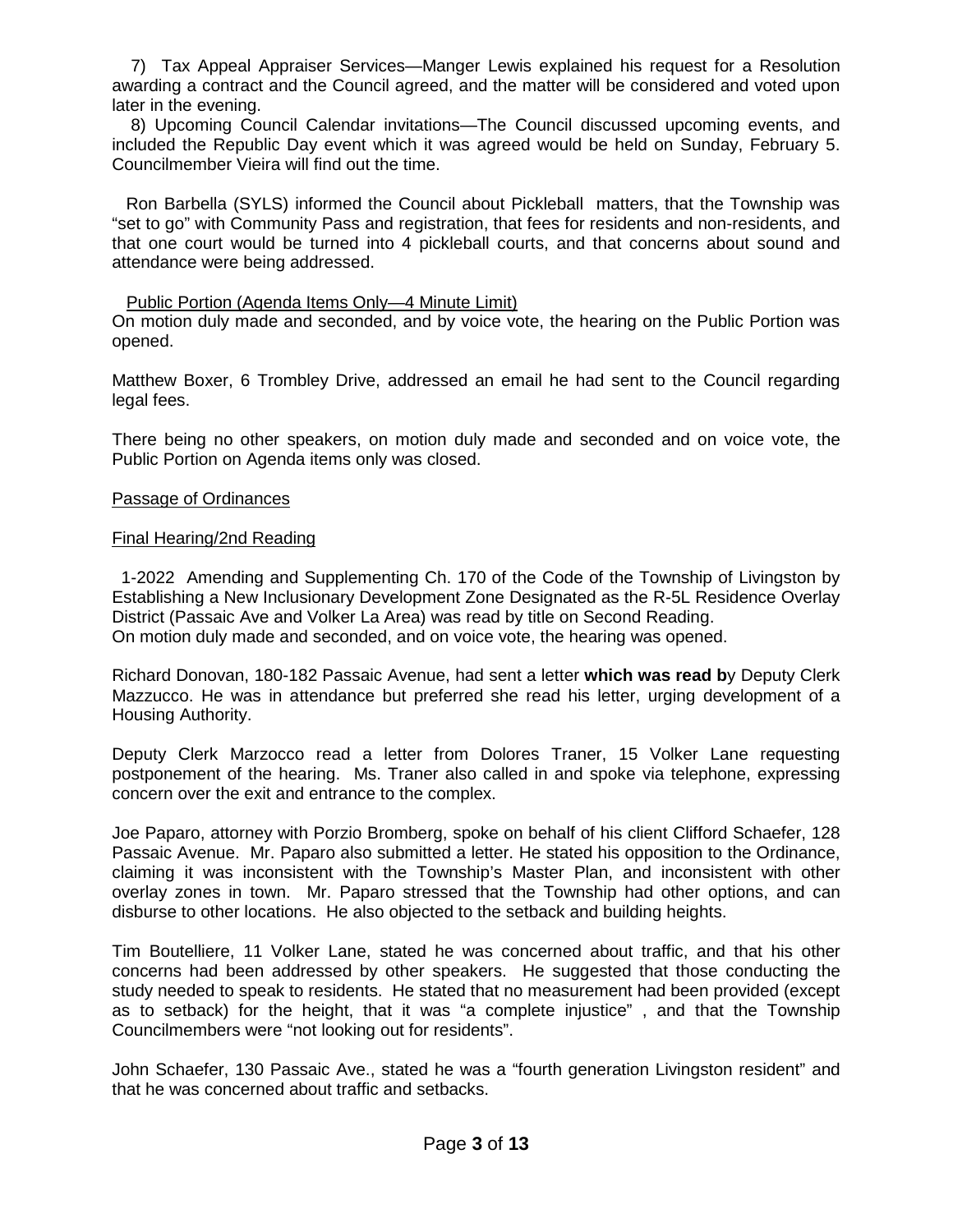Peggy Erb, Dickinson Lane, spoke on her behalf and her husband Michael Erb. She addressed the size of the building and its effect on neighbors, the problem exiting onto Passaic, and that "the roads can't handle the traffic". She urged the Council to consider current residents and vote NO.

Rich Donovan (whose letter to the Council was read earlier in this meeting), stated that if the Ordinance were to be approved, that the Township should give all properties the same overlay.

There were no other speakers. On motion duly made and seconded, and on voice vote, the hearing was closed.

Councilmember Fernandez addressed a resident's comment, noting that Ordinance 7-2021 "didn't fail", but that it was not voted upon, and expired as Ordinances must be voted on in the year introduced. He noted that at this point, the Township can do no more than "manage density" and that this is what they were doing.

Councilmember Klein commented that the problem is that the law "takes the ball out of the hands of local officials."

Councilmember Vieira stated that he would be voting NO on the Ordinance.

Councilmember Anthony explained how the Ordinance had come to pass, how it had been agreed to, how there was a fiduciary duty to the town, the exposure to attorney fees, and that the Council had done "what we can to their point".

Mayor Meinhardt read a prepared statement, providing a history of the litigation and Ordinance, and stressed the harm and exposure of the Township of a NO vote tonight.

On motion duly made and seconded, and on roll call vote, Councilmembers Fernandez, Anthony, Klein and Mayor Meinhardt voted YES. Deputy Mayor Vieira voted NO. It was ordered advertised according to law.

Ord. 2-2022 Authorizing the Acceptance of Certain Easements was read by title on Second Reading. On motion duly made and seconded, and on voice vote, the hearing was opened. There were no speakers. On motion duly made and seconded, and on voice vote, the hearing was closed. On motion duly made and seconded, and on roll call vote, all members present voted yes. It was ordered advertised according to law.

Introduction

Ord. 3-2022 Approving the Application for a Long-Term Tax Exemption and Authorizing the Execution of a Financial Agreement with Insite Development Livingston Urban Renewal, LLC was read by title. On motion duly made and seconded, and on Roll Call vote, all members present voted YES. It was ordered advertised according to law, to come up for public hearing second reading and final consideration at a Regular meeting of the Township Council on Monday, February 7, 2022.

### Consent Agenda for Resolutions: Res 22-079

**WHEREAS,** the Township Council of the Township of Livingston has determined that certain items on its agenda which have the unanimous approval of all Councilmembers and do not require comment shall be termed the "Consent Agenda"; and

**WHEREAS,** the Township Council has determined that to increase its efficiency, the Consent Agenda shall be adopted with one resolution;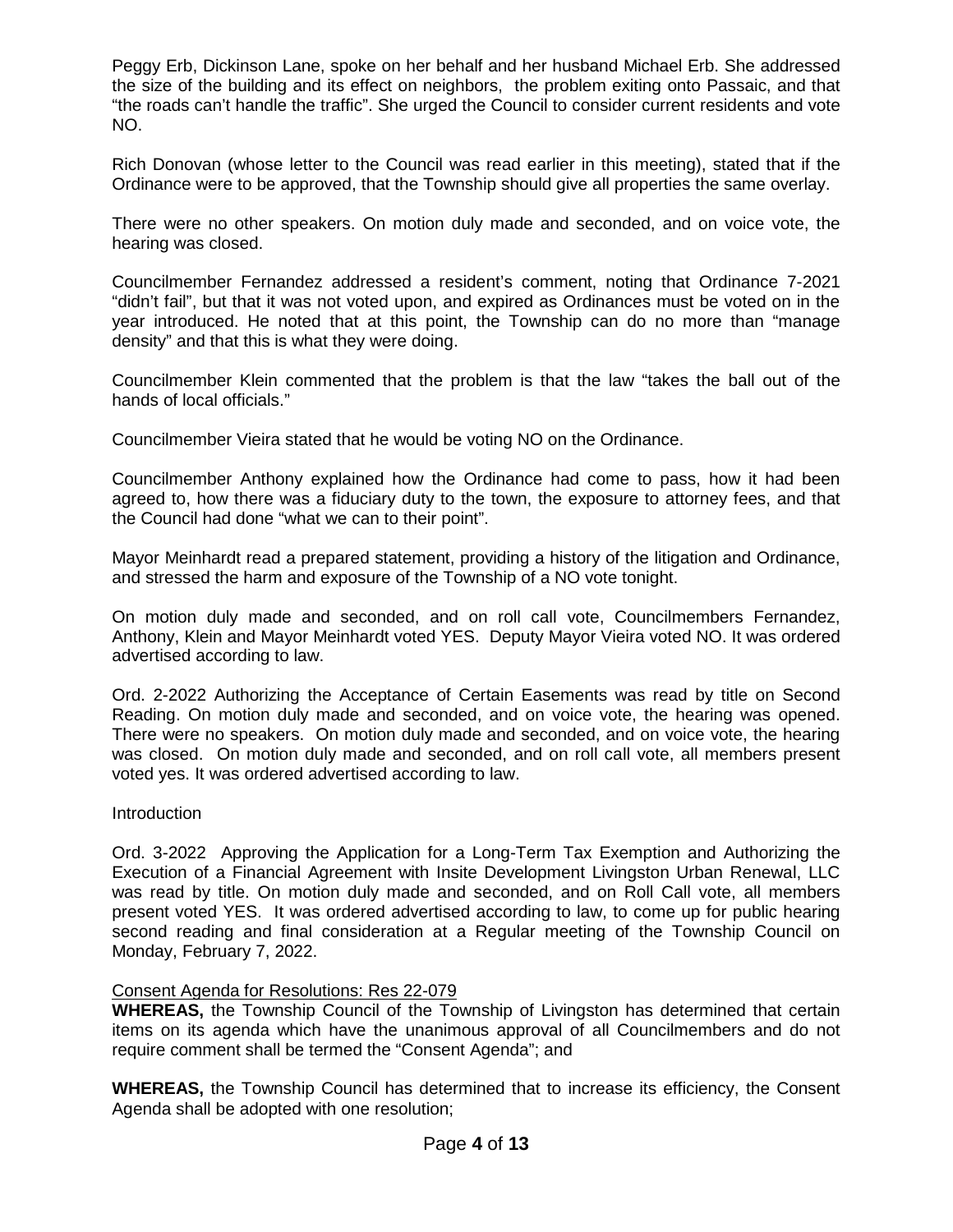**NOW, THEREFORE, BE IT RESOLVED** by the Township Council that the items on the regular agenda for January 24, 2022 attached hereto, which are preceded by an "\*" are the Consent Agenda and are hereby accepted, approved and/or adopted.

Res 22-080 Authorizing Preliminary Investigation of Conditions of Block 5901, Lot 1 and Block 5900, Lots 39, 40 (Including Lot 40, B01) and 41 (Including Lot 41, B01), Also Known as 1, 2 and 17 Old Road and 397 W. Mt. Pleasant Ave. and a Portion of the Old Road Right of Way for Determination AS a Non-Condemnation Area in Need of Redevelopment and Authorizing Beacon Planning and Consulting Services, LLC to Perform Professional Planning and Engineering Services

 **WHEREAS**, the Local Redevelopment and Housing Law, *N.J.S.A.* 40A:12A-1 *et seq*. (the "**Redevelopment Law**"), authorizes municipalities to determine whether certain parcels of land in the Township of Livingston (the "**Township**") constitute areas in need of redevelopment; and

 **WHEREAS**, to determine whether certain parcels of land constitute areas in need of redevelopment under the Redevelopment Law the municipal council of the Township ("**Municipal Council**") must authorize the planning board of the Township (the "**Planning Board**") to conduct a preliminary investigation of the area and make recommendations to the Municipal Council; and

 **WHEREAS**, the Municipal Council hereby requests that an investigation occur with respect to the property commonly known as Block 5901, Lot 1 and Block 5900, Lots 39, 40 (including Lot 40, B01) and 41 (including Lot 41, B01) on the tax map of the Township, commonly known as 1, 2 an 17 Old Road and 397 W. Mt. Pleasant Avenue; and a portion of the Old Road right-of-way located between Block 5901, Lot 1 and Block 5900, Lots 39-40 (hereinafter the "**Study Area**"), to determine whether the Study Area meets the criteria set forth in the Redevelopment Law, specifically *N.J.S.A.* 40A:12A-5, and should be designated as an area in need of redevelopment; and

 **WHEREAS**, the redevelopment area determination requested hereunder authorizes the Township and Municipal Council to use all those powers provided by the Redevelopment Law for use in a redevelopment area, other than the power of eminent domain (hereinafter referred to as a "**Non-Condemnation Redevelopment Area**"); and

**WHEREAS**, to carry out its powers under the Redevelopment Law, the Township has a need for professional planning and engineering services, including the undertaking of a study of the Study Area and preparation of a report in connection with same (the "**Services**"); and

**WHEREAS**, funds shall be available for this purpose; and

**WHEREAS**, Beacon Planning and Consulting Services, LLC (the "**Planner**") possesses the experience and qualifications to perform the Services; and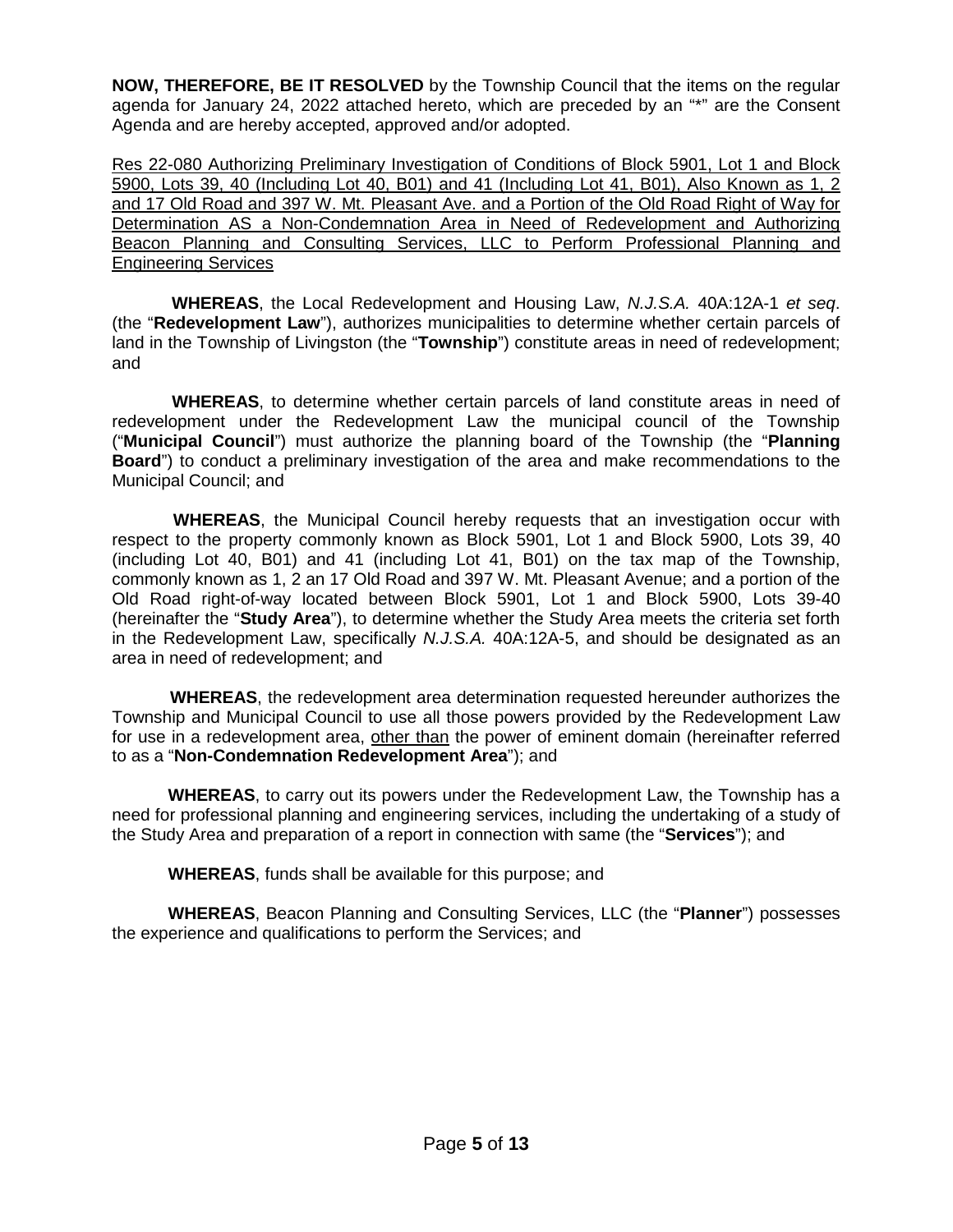**WHEREAS**, the Planner has been appointed as the Planner for the Township and the Planning Board for the calendar year 2022, in accordance with the Local Public Contracts Law, *N.J.S.A.* 40A:11-1 *et seq.*, which authorizes the award of professional services contracts by resolution of the municipal governing body without competitive bidding; and

**WHEREAS**, the Township Council desires to authorize the Planner to perform the Services.

## **NOW, THEREFORE, BE IT RESOLVED BY THE MUNICIPAL COUNCIL OF THE TOWNSHIP OF LIVINGSTON, NEW JERSEY AS FOLLOWS:**

**Section 1.** The foregoing recitals are incorporated herein as if set forth in full.

**Section 2.** The Planning Board is hereby authorized and directed to conduct an investigation pursuant to *N.J.S.A.* 40A:12A-6 to determine whether the Study Area satisfies the criteria set forth in *N.J.S.A.* 40A:12A-5 to be designated as an area in need of redevelopment.

**Section 3.** As part of its investigation, the Planning Board shall prepare a map showing the boundaries of the Study Area and the location of the parcels contained therein, and appended thereto shall be a statement setting forth the basis of the investigation.

**Section 4.** The Planning Board shall conduct a public hearing in accordance with the Redevelopment Law, specifically *N.J.S.A.* 40A:12A-6, after giving due notice of the proposed boundaries of the Study Area and the date of the hearing to any persons who are interested in or would be affected by a determination that the Study Area is an area in need of redevelopment. The notice of the hearing shall specifically state that the redevelopment area determination shall not authorize the Township or Municipal Council to exercise the power of eminent domain to acquire any property in the delineated area, as the Study Area is being investigated as a possible Non-Condemnation Redevelopment Area.

**Section 5.** At the public hearing, the Planning Board shall hear from all persons who are interested in or would be affected by a determination that the Study Area is a redevelopment area. All objections to a determination that the Study Area is an area in need of redevelopment and evidence in support of those objections shall be received and considered by the Planning Board and made part of the public record.

**Section 6.** After conducting its investigation, preparing a map of the Study Area, and conducting a public hearing at which all objections to the designation are received and considered, the Planning Board shall make a recommendation to the Municipal Council as to whether the Municipal Council should designate all or some of the Study Area as an area in need of redevelopment.

**Section 7.** The Municipal Council hereby authorizes the Planner to provide the Services under its 2022 Township Planner professional services contract. The Planner shall provide the Services when and as directed by the Township.

**Section 8.** A copy of this resolution, applicable Business Disclosure Entity Certification and Political Contribution Disclosure Forms, and the 2022 Township Planner professional services contract shall be available for public inspection at the offices of the Township.

**Section 9.** The Township Manager and other necessary Township officials and professionals are hereby authorized to take such actions and to execute and/or prepare such documents as are necessary to effectuate this Resolution, all in consultation with counsel to the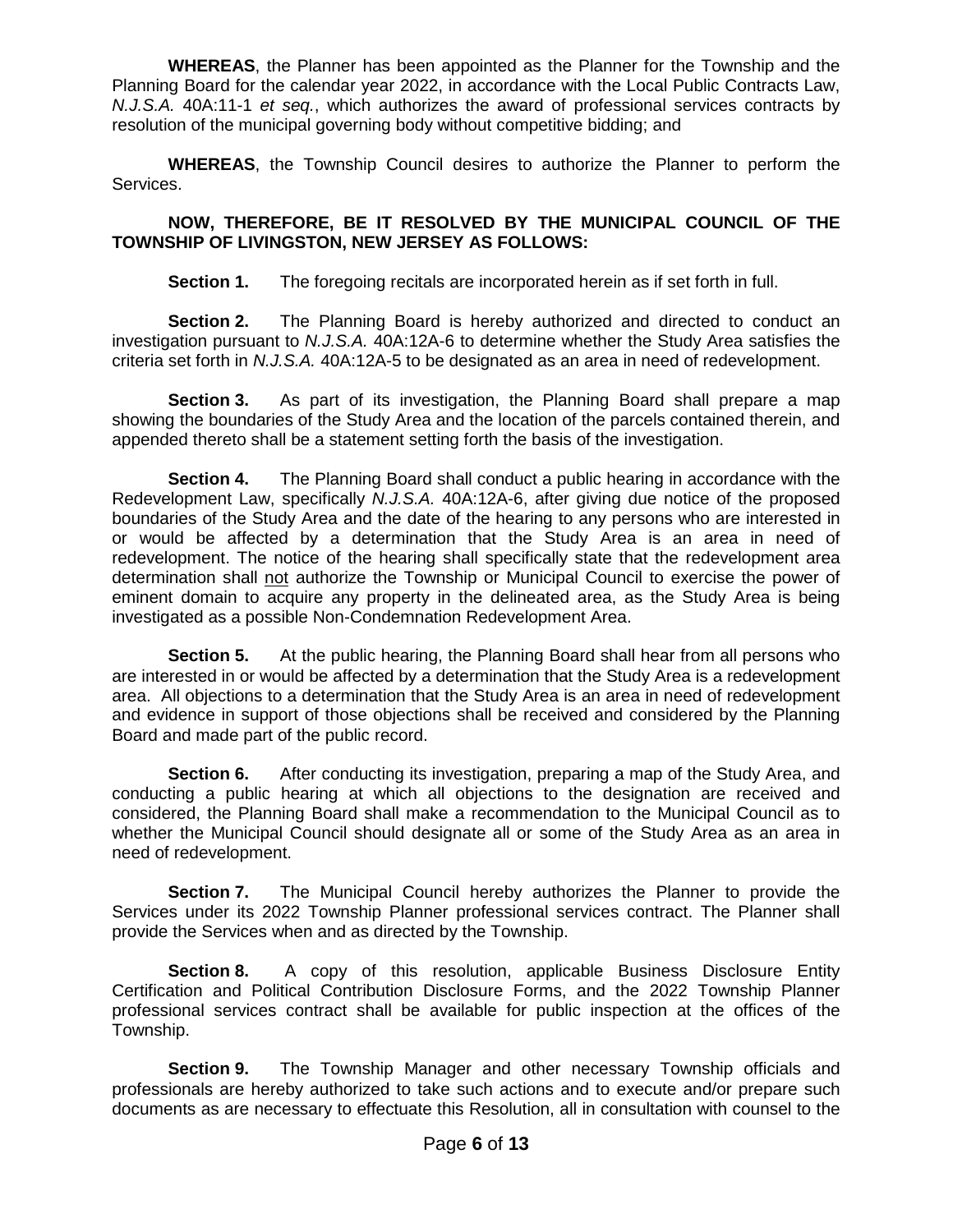Township, and any and all actions taken heretofore with respect to the transactions contemplated hereby are hereby ratified and confirmed.

**Section 10.** This Resolution shall take effect immediately.

### Res 22-081 Removal and Off-Site Disposal of Liquid Sludge

WHEREAS, the Township of Livingston ("Township") has a need for the removal and off-site disposal of liquid sludge from the Water Pollution Control Facility; and

WHEREAS, on December 9, 2021, the Township of Livingston issued Bid No. 20-2021 as an open-ended contract, to solicit bids from contractors experienced in the removal and off-site disposal of liquid sludge; and

WHEREAS, the bid was advertised on the Township of Livingston website and West Essex Tribune on December 9, 2021 and as a result eighteen (18) bid packages were requested; and

WHEREAS, on January 5, 2022, three (3) bids were received by the bid deadline and publicly read; and

WHEREAS, R & D Trucking, Inc. was identified as the lowest responsive and responsible bidder whose bid meets all of the requirements of the bid specifications, complies with the requirements of N.J.S.A. 10:5-31 et seq. and N.J.S.A. 17:27 et seq., is responsive and responsible, and is the most advantageous to the Township; and

WHEREAS, R & D Trucking, Inc. submitted a price of \$31.00 per thousand gallons; and

WHEREAS, the Township Engineer has evaluated the proposal for qualifications, experience, and cost reasonableness, and recommends the award of a contract to R & D Trucking, Inc.; and

WHEREAS, the Township Manager is recommending the award of a twenty-four (24) month contract to R & D Trucking, Inc.; and

WHEREAS, prior to incurring the liability by placing the order, the certification of availability of funds shall be made by the chief financial officer, as appropriate, per N.J.A.C. 5:30-5.5 (b) 2; and

NOW, THEREFORE, BE IT RESOLVED, by the Township Council of the Township of Livingston, in the County of Essex, State of New Jersey, that it authorizes the Township Manager to enter into a twenty-four (24) month open-ended contract with R & D Trucking, Inc. effective March 1, 2022, at a cost of \$31.00 per thousand gallons for the removal and off-site disposal of liquid sludge.

### Res 22-082 Establishing Technical Review Fees for Commercial Applicants and Minor and Major Residential Subdivision and Site Plan Applicants

**BE IT RESOLVED,** by the Township Council of the Township of Livingston, Countyof Essex, State of New Jersey, that the following shall be established for technical review fees for commercial applicants and minor and major residential subdivision and site plan applicants effective February 1, 2022; and

**BE IT FURTHER RESOLVED,** that an escrow fee deposit shall not be collected from residential applicants that do not require site plan or subdivision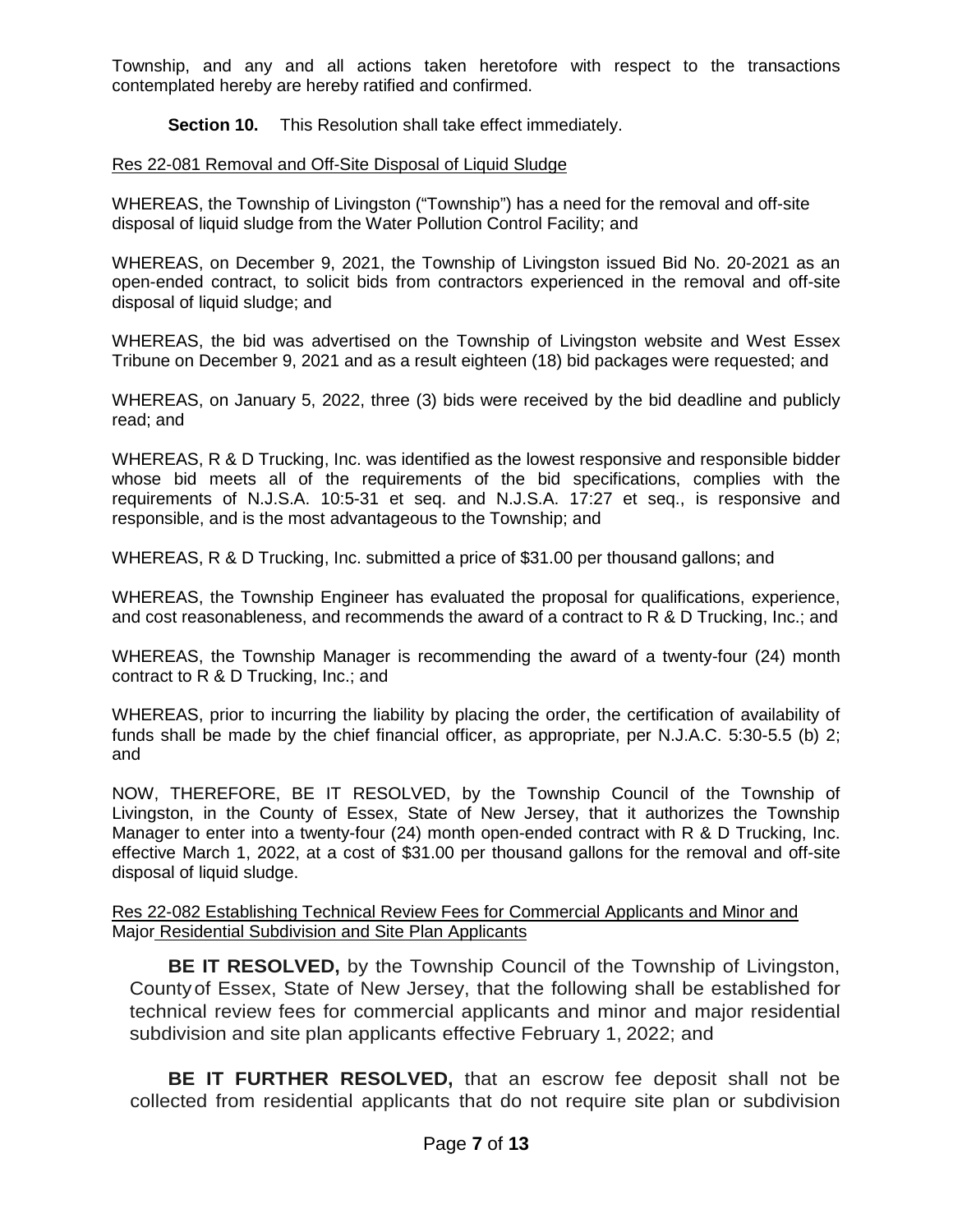review.

# a. Attorneys for Planning Board and Zoning Board of Adjustment

The following fees and charges are hereby fixed and established for the attorney for the Planning Board and the attorney for the Zoning Board of Adjustment. Applicants shall be assessed technical review fees at the rate of \$185.00 per hour for the following services:

- 1. Attendance at all meetings ofthe Board, regular as well as special meetings.
- 2. Attendance at site visits by the Board
- 3. Preparation of Resolutions, the findings and decisions of the Board
- 4. Preparation of Orders or Subpoenas of the Board
- 5. Research and preparation of legal advice to the Board when the Board has determined that an application before it presents issues not commonly considered by the Board or when an issue arises as to which the attorney cannot advise without conducting research.
- 6. Meetings, conferences, telephonic or other communications with attorneys for applicants
- 7. Representation of the Board in litigation, or assistance to the attorney representing the Township of Livingston when the Township is a party to litigation; including preparation of pleadings, court appearances, research, discovery, travel, negotiations,and other customary services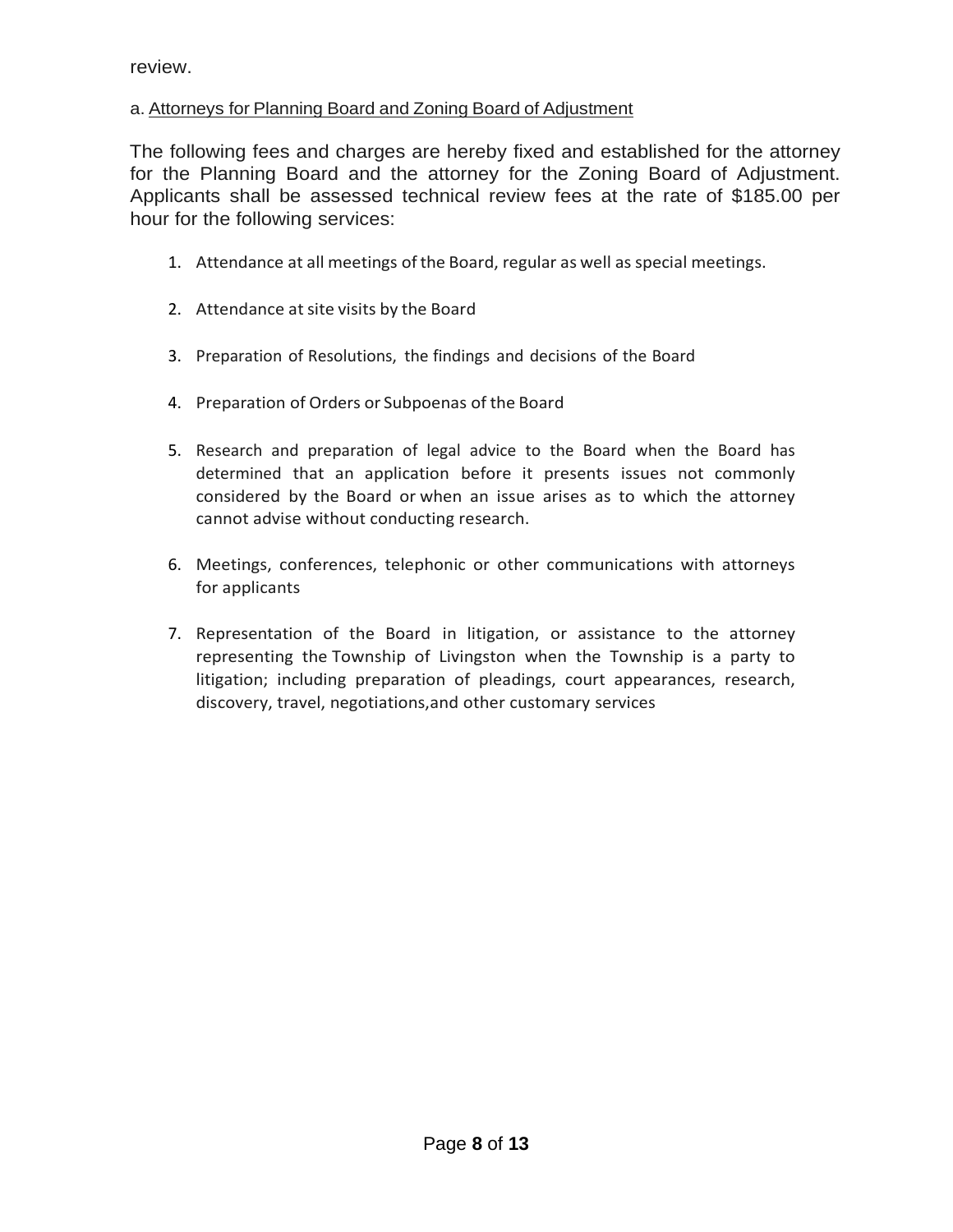# b. Township Personnel.

Applicants shall be assessed technical review fees at the following rates.

|                               | Amount to be paid by    |
|-------------------------------|-------------------------|
| <b>Title</b>                  | applicant               |
| Township Engineer             | (200% of hourly salary) |
| Assistant Engineer            | \$                      |
| Junior Engineer               | 170.00                  |
| Land<br>Use                   | S                       |
| Administrator                 | 118.00                  |
| Assistant<br>Planning         | \$67.00                 |
| <b>Zoning Official</b>        | \$102.00                |
| <b>Public</b><br><b>Works</b> | \$ 56.00                |
| Inspector                     | \$76.00                 |
|                               | 67.00                   |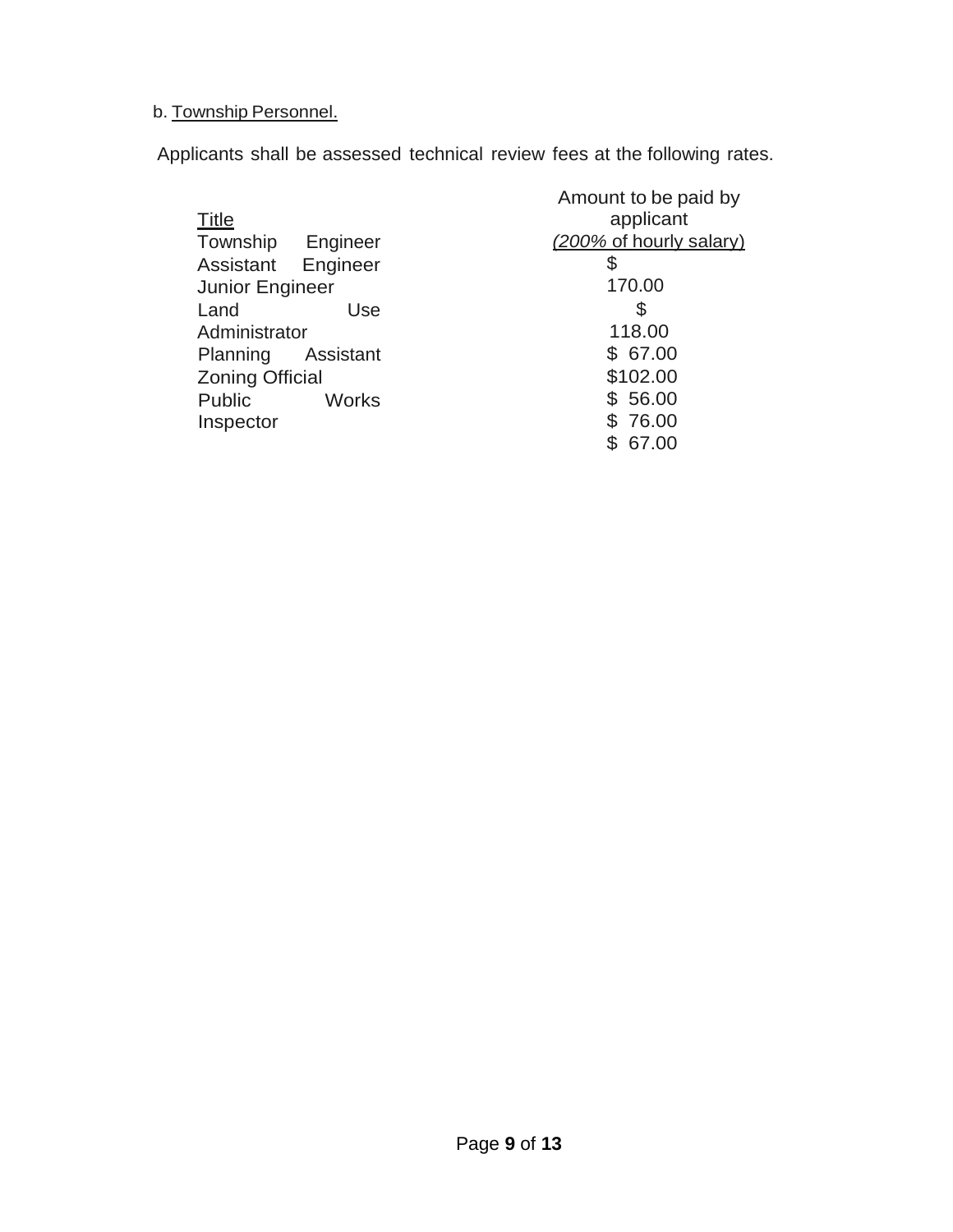These fees shall be assessed for the following services:

- 1. Attendance at all regular and special Planning Board and Zoning Board meetings including site visits
- 2. Attendance at meetings of the Technical Review Advisory Committee
- 3. Review of all material submitted in support of an application, including preparation of memos
- 4. Preparation for all meetings, including preparation of memos
- 5. Follow up after meetings, including preparation of memos
- 6. Consultation with applicant, including applicant's attorney, engineer, architect,planner or other expert witnesses
- 7. Consultation with board attorney and board members on legal or other issuesrelated to application
- c. **Effective Date.**This Resolution and the rates established herein shall take effect February 1, 2022.

### Res 22-083 Authorizing the Award of Contract to Associated Appraisal Group, Inc.

WHEREAS, the Township of Livingston ("Township") has the need to acquire Tax Appeal Appraiser services pursuant to the provisions of N.J.S.A. 19:44A-20.4 and 20.5; and

WHEREAS, on December 2, 2021, the Township of Livingston issued RFP No. 19-2021 as a fair and open process, to solicit proposals from firms experienced performing tax appeal appraiser services; and

WHEREAS, the request for proposals ("RFP") was advertised on the Township of Livingston website on December 2, 2021, and as a result three (3) rfp packages were requested; and

WHEREAS, on December 22, 2021, one (1) proposal was received by the bid deadline and publicly read; and

WHEREAS, Associated Appraisal Group, Inc. submitted a proposal that meets all of the requirements of the RFP, complies with the requirements of N.J.S.A. 10:5-31 et seq. and N.J.S.A. 17:27 et seq., and is the most advantageous to the Township; and

WHEREAS, the Township Council has determined that Associated Appraisal Group, Inc. has provided tax appeal appraiser services in prior years and has performed in a satisfactory manner; and

WHEREAS, the Township Manager is recommending the award of a contract to Associated Appraisal Group, Inc. to provide tax appeal appraiser services as required by the Township at an hourly rate of \$115.00; and

WHEREAS, the Chief Financial Officer has certified that the account to be charged will be 2-01-20-150-001-226, contingent upon sufficient funds being appropriated in the 2022 municipal budget.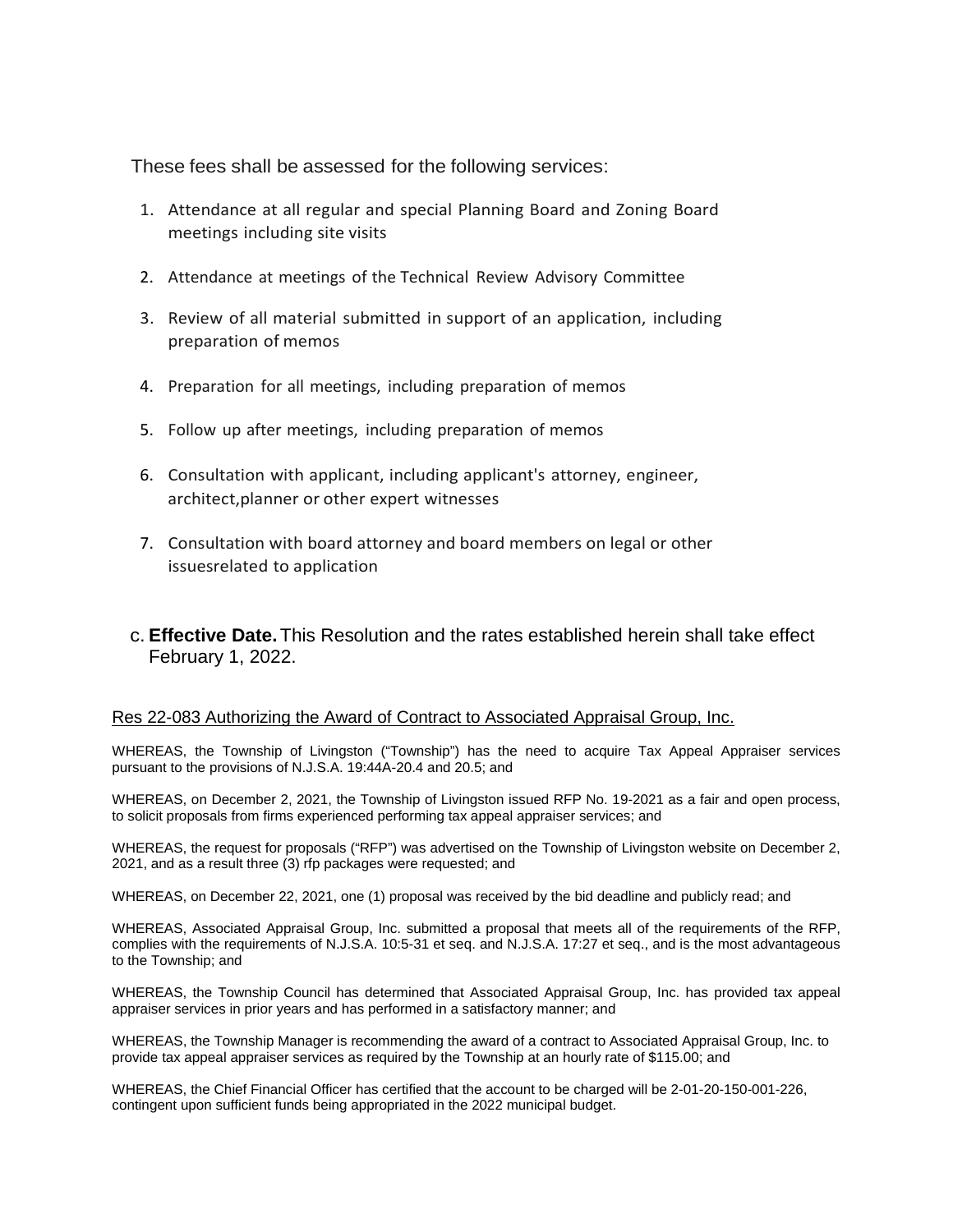NOW, THEREFORE, BE IT RESOLVED, by the Township Council of the Township of Livingston, in the County of Essex, State of New Jersey, that it authorizes the Township Manager to enter into a contract with Associated Appraisal Group, Inc. for the period of January 24, 2022 through December 31, 2022 in an amount not to exceed \$100,000.00.

#### Res 22-084 Transfer of 20221 Appropriation Reserves

WHEREAS, the Township of Livingston ("Township") has the need to acquire Tax Appeal Appraiser services pursuant to the provisions of N.J.S.A. 19:44A-20.4 and 20.5; and

WHEREAS, on December 2, 2021, the Township of Livingston issued RFP No. 19-2021 as a fair and open process, to solicit proposals from firms experienced performing tax appeal appraiser services; and

WHEREAS, the request for proposals ("RFP") was advertised on the Township of Livingston website on December 2, 2021, and as a result three (3) rfp packages were requested; and

WHEREAS, on December 22, 2021, one (1) proposal was received by the bid deadline and publicly read; and

WHEREAS, Associated Appraisal Group, Inc. submitted a proposal that meets all of the requirements of the RFP, complies with the requirements of N.J.S.A. 10:5-31 et seq. and N.J.S.A. 17:27 et seq., and is the most advantageous to the Township; and

WHEREAS, the Township Council has determined that Associated Appraisal Group, Inc. has provided tax appeal appraiser services in prior years and has performed in a satisfactory manner; and

WHEREAS, the Township Manager is recommending the award of a contract to Associated Appraisal Group, Inc. to provide tax appeal appraiser services as required by the Township at an hourly rate of \$115.00; and

WHEREAS, the Chief Financial Officer has certified that the account to be charged will be 2-01-20-150-001-226, contingent upon sufficient funds being appropriated in the 2022 municipal budget.

NOW, THEREFORE, BE IT RESOLVED, by the Township Council of the Township of Livingston, in the County of Essex, State of New Jersey, that it authorizes the Township Manager to enter into a contract with Associated Appraisal Group, Inc. for the period of January 24, 2022 through December 31, 2022 in an amount not to exceed \$100,000.00.

Res 22-084 Transfer of 2021 Budget Appropriation Reserves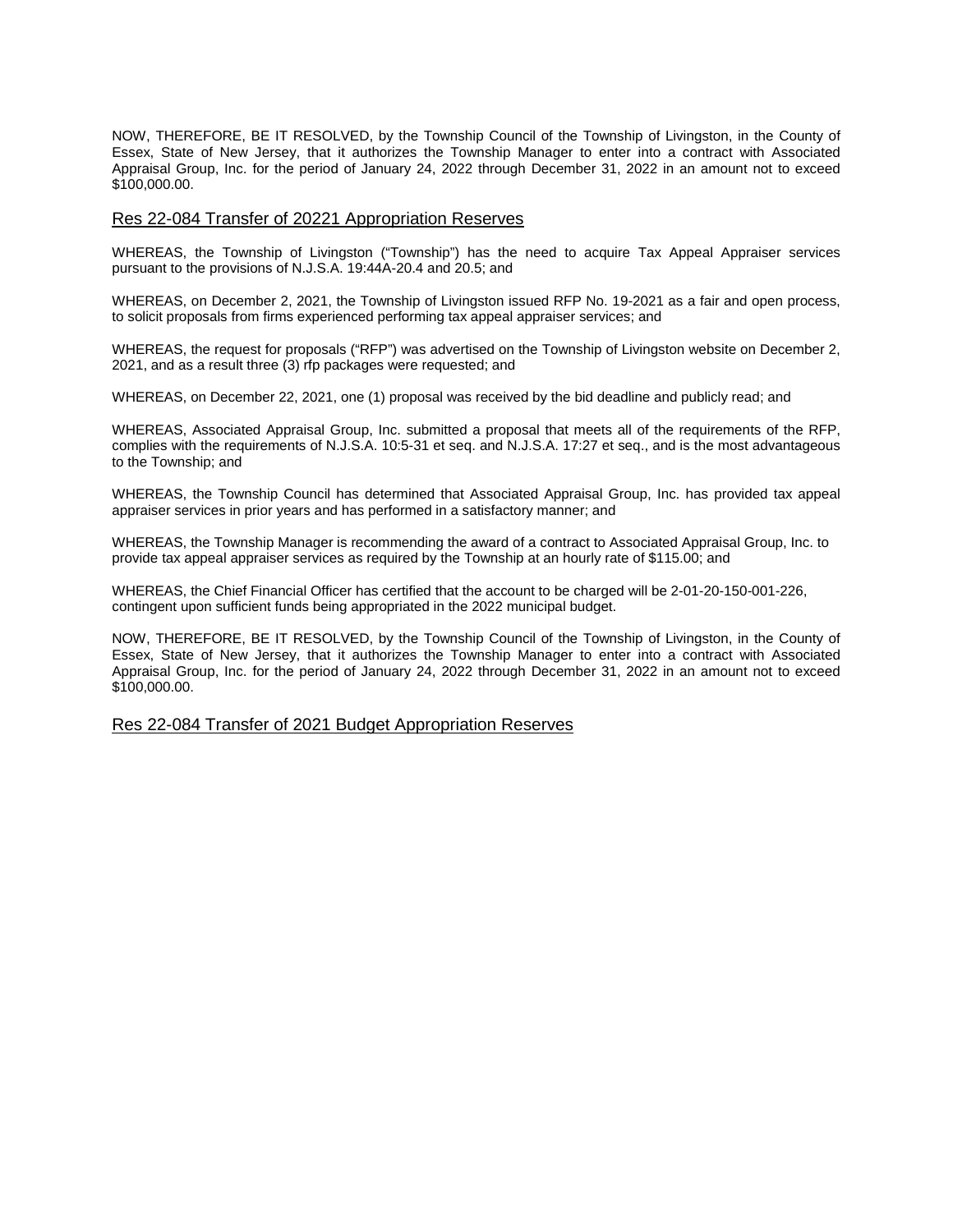**WHEREAS,** N.J.S. 40A:4-58 authorizes transfers between budget appropriation reserves during the first three months of the subsequent fiscal year; and

**WHEREAS,** certain 2021 budget appropriation reserves are expected to be insufficient to meet expenditure requirements through the end of the fiscal year, and certain 2020 budget appropriations are expected to have funds available to offset these expenditure requirements; and

**NOW, THEREFORE, BE IT RESOLVED,** by the Township Council of the Township of Livingston (not less than two-thirds thereof affirmatively concurring) that the transfers listed on the attached page be made effective January 24, 2022.

On motion duly made and seconded, and on roll call vote, all members present voting YES, Resolutions 22-080 through Res 22-084, inclusive, were adopted.

### N. Reports of Township Officials/Professionals

Township CFO Ann Cucci attended the meeting. Township Manager Lewis stated that he anticipated hiving a Draft Budget for the Council in the near future. He also noted that the Gazebo was on schedule, and that Northland Pool had added Fridays to its schedule.

### O. Council Reports (7 minute limit, extension of time may be granted by Chair)

Councilmember Fernandez inquired as to the status of speaking with Fred from Cedar Hill, and Manager Lewis responded. He also addressed a fence at 104 Hillside Avenue, for the manager's attention.

Councilmember Klein asked Deputy Township Manager Jones about the thickness of ice required on the Littels Pond to allow skating. Mr. Jones stated he would check with the Township's Insurance Consultant.

Councilmember Klein discussed the Licari site and ADA requirements, and the enforcement of prohibition on oversized trucks.

Mayor Meinhardt discussed lights which were out at various locations throughout town.

### P. Mayor's Report

Q. Public Portion (on any subject—3 minute time limit) On motion duly made and seconded, and on voice vote, the public portion was opened.

Matthew Boxer, 6 Trombley Drive, addressed the legal fees in the Antonelli Kantor bill, and Stormwater Management.

There were no other speakers.

On motion duly made and seconded, and on voice vote, the public portion was closed.

At 9:24 p.m., the following Resolution was read by Township Clerk Turtletaub:

### R. 22-085 Resolution to Go into Closed Session